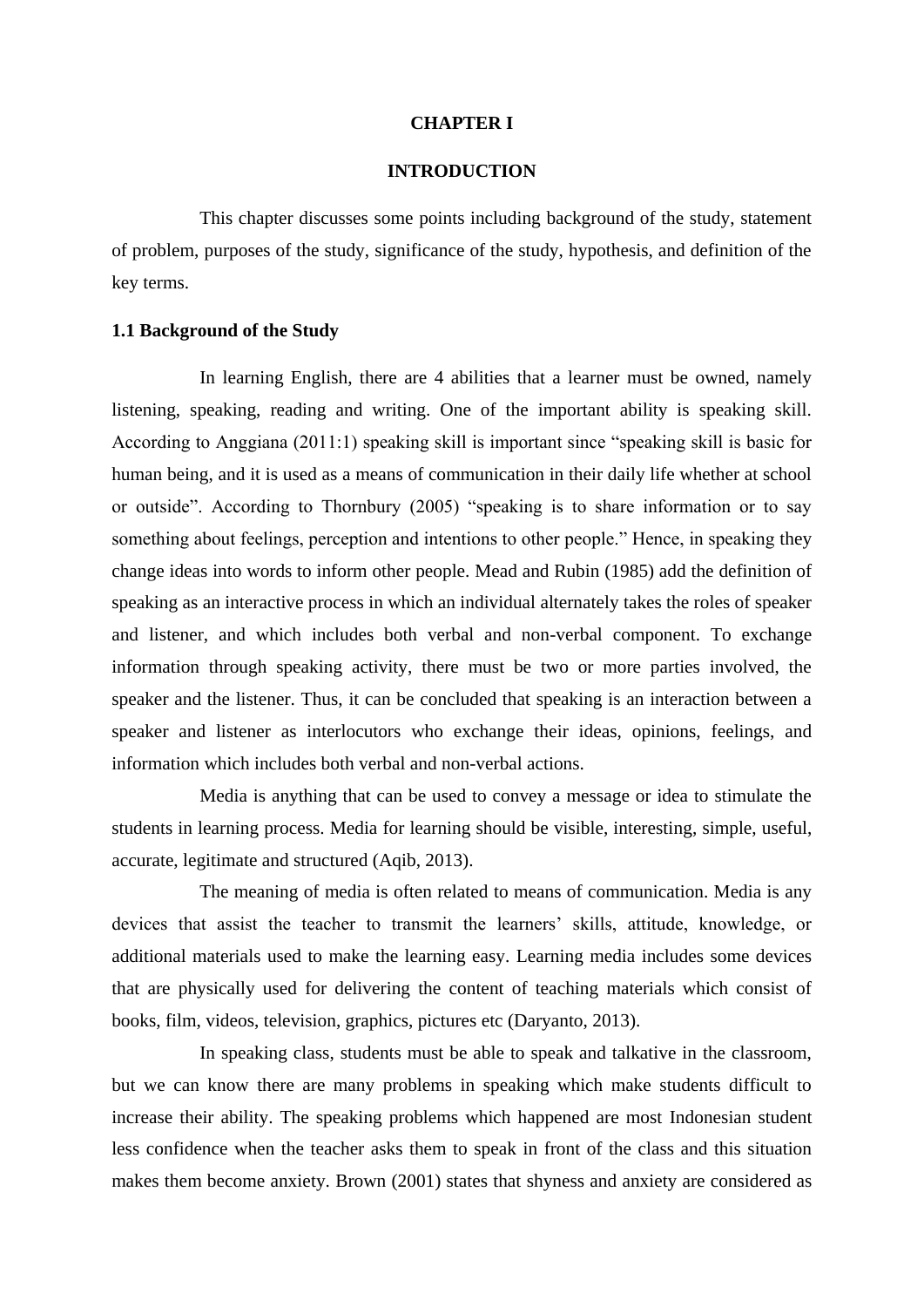the main causes of students' reluctant to speak. It is difficult to verbally express what they want to explain to other people. They have trouble to put their thought into words. Although they can understand what others speak, some of them are unable to speak well.

The other problems are there are many students do error pronunciations. Harmer (2007: 96) states that students will not always use correct English. The students will face problems and make mistakes when writing or speaking more freely. In learning English speaking, some students will make slips or errors when they try to utter words, phrases or sentences. Slips are mistakes which students can correct themselves, once the mistake has been pointed out to them. Errors are mistakes which they cannot correct themselves and which, therefore, need explanation.

Besides, students never practice speaking. They only practice speaking English when English learning process, especially when the teacher asked them to practice dialogue, do the presentation, retell etc. Besides that, they never practice when they got free time. This situation makes them difficult when they must communicate by using English. According to Ur (1991: 121) he expresses problems with speaking activities, unlike reading, writing and listening activities, speaking requires some degree of real-time exposure to an audience. Learners are often inhibited about trying to say things in a foreign language in the classroom: worried about making mistakes, fearful of criticism or losing face, or simply shy of the attention that their speech attracts.

In solving the problems, the teacher should be creative. Teacher should be able to simulate the students' motivation to speak using interesting media. The teacher as a model in EFL class has to give good performance, so that she/he can be the model for the students. To build a comfortable zone in the classroom when learning speaking, the teacher should have many kinds of media. There are many kinds of media that can be used by teachers in teaching speaking such as pictures, video, board game, digital storytelling etc. One of currently used is digital storytelling. Digital storytelling is combination between art storytelling and multimedia tools such as video, images and audio. According to Leslie Rule (2011) Digital Storytelling is the modern expression of the ancient art of storytelling. Digital stories derive their power by weaving images, music, narrative and voice together, thereby giving deep dimension and vivid colour to characters, situations, experiences, and insights. So, students narrate the scripts of their stories and the material can be mixed with different types of multimedia, including images, video clips and music.

Using Digital Storytelling as a media can help students increase their motivation in speaking, make students are more active when learning process. Besides that, using digital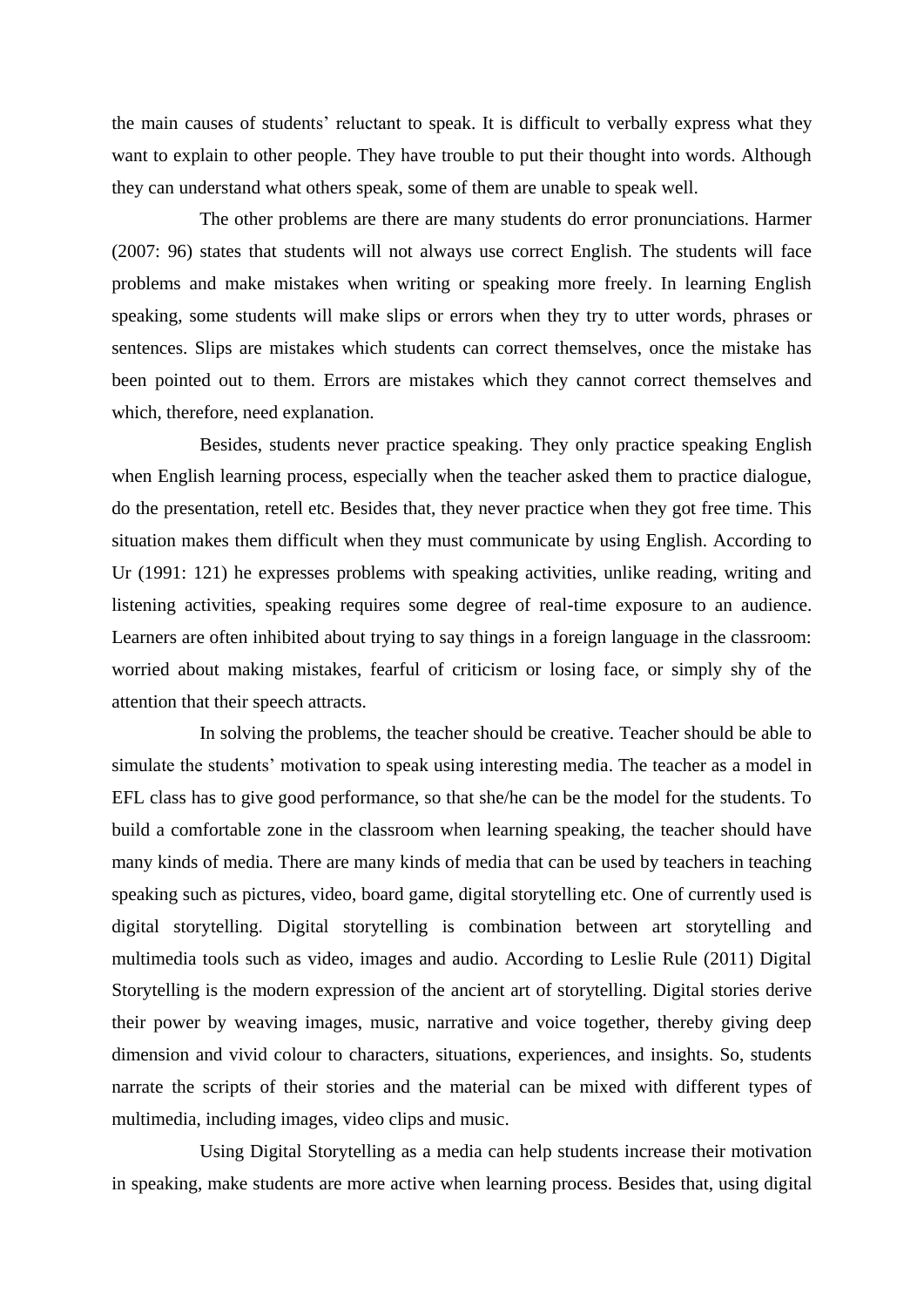storytelling as a media can help students speak. It is supported by Razmia et all (2014) state that using media digital storytelling can be used effectively in classroom setting to motivate oral production. They presented stories using digital images, photographs, video, animation, sound, music, text and a narrative voice boosted. The positive motivating impression of storytelling enabled students to construct compelling and creative personal narratives of the story. Simply put, by involving digital storytelling media, not only learning becomes personal, enjoyable, attractive and creative but it also helps students improve their writing, reading, listening and speaking skills by learning. Somdee and Suksan (2010) state that using Digital Storytelling as a media help to increasing student motivation in improving and practicing their English speaking skill. In this research, encouraging students to learn and participate in the activities, by making interesting activities for them, making them believe that they will be able to improve their speaking through DS. An interesting instruction and activities in the classroom also can attract the students to participate in teaching and learning in the classroom.

There are some studies related to the implementation of digital storytelling media on students speaking skill. The first study was conducted by Pardo (2014). The study is about the use of digital storytelling to teach English a Foreign Language (EFL), the process of creative digital storytelling and the result of digital storytelling using photo story 3. The participants in this study consisted of one group of third year undergraduate students of EFL at the University de Valencia. There are 21 students between 18 and 35 years old and the level between B2- and B2+. The result from this study show that use digital storytelling media can develop students speaking and writing skills, students do a little grammatical error and can edit images skilfully. In addition, students can develop the story perfectly, students proved to have used software ingeniously and students expressed their interest in applying digital storytelling in the future. Besides that, students still have pronunciation and intonation problems, because researcher not only focuses on speaking skills but also writing skills. In addition, researcher also focuses more on fluency with confidence and providing training for pronunciation and intonation is still lacking.

The second previous study was conducted by Razmi, Nozad and Pourali (2014). The topic is about the use of digital storytelling media in the EFL class of Iranian scholars, to know the influence of narrative skills of learners. The participants are sixty Iranian EFL learners studying at Azad University, Salmas branch include thirty female and thirty male. The mean age of participants was 22. The result shown that technology of digital storytelling media brings about new ways of thinking about and organizing materials and as a result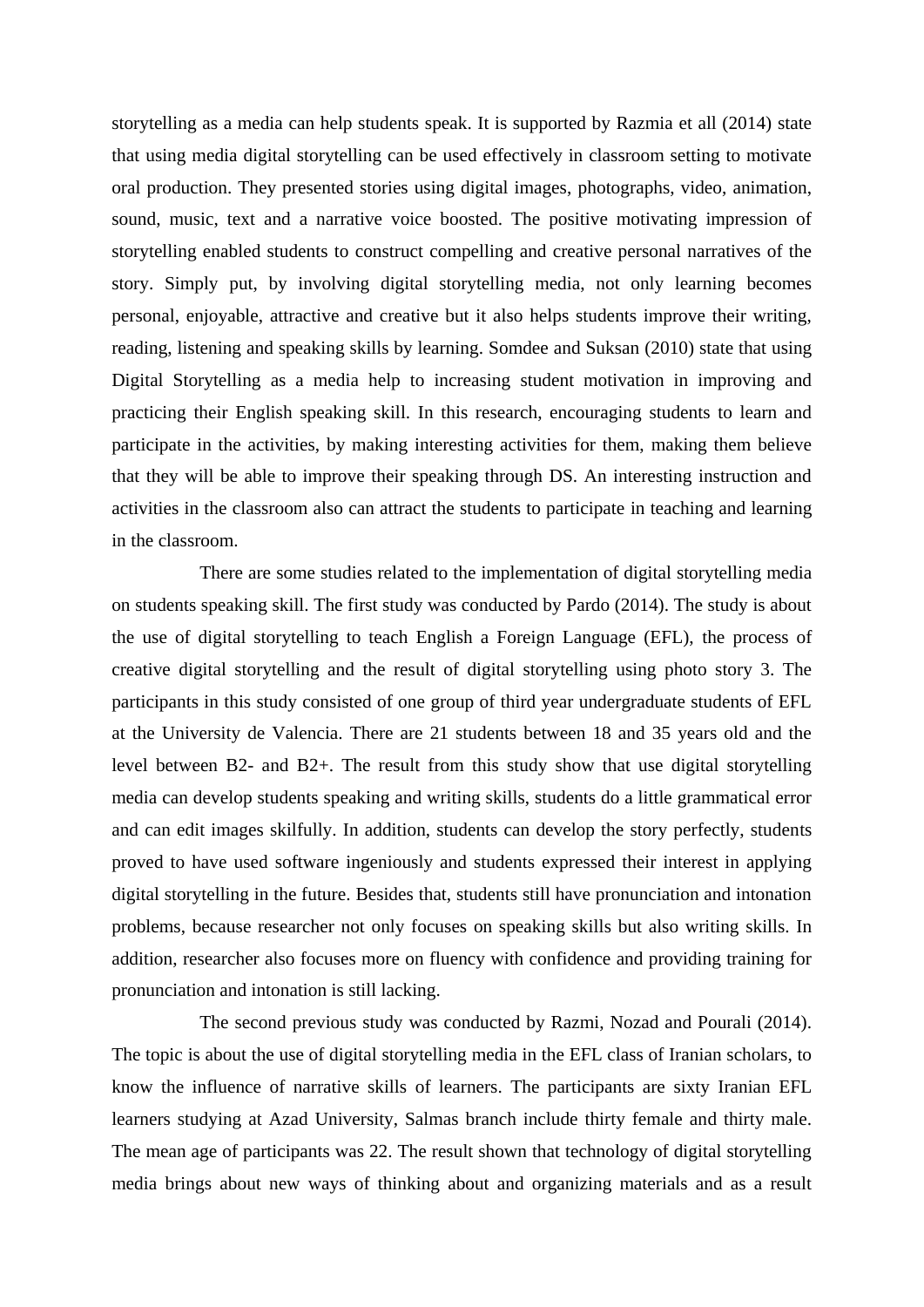increases student's motivation. Digital storytelling as a media is an effective tool for improving EFL learners' oral performance in learning process because students not only become more interested in their learning but also take more responsibility for their learning. The disadvantage of this study is that the selection of images is unclear so students have a little difficulty understanding the contents of the story.

From the previous study, researcher know the advantages and disadvantages of the previous study, so the researcher will test the theory related to digital storytelling as a media to know whether there is significant effect of using digital storytelling media to teach speaking skill. The differences between previous study and this research is the level of the students. The writer will implement for Senior High School especially for grade X because writer would like to introduce the media and show that learning English is not difficult as they imagine and writer would like to give new atmosphere in learning by giving interesting media. On the other hand, the researcher will use Digital Storytelling media in speaking class and researchers focus on speaking aspects especially in fluency and pronunciation.

# **1.2 Statement of the Problem**

From the argument described earlier, the problem of this research can be formulated as follow:

Does Digital Storytelling give significant effect on students' fluency and pronunciation for grade X at Ma'arif NU senior high school Benjeng?

#### **1.3 Purpose of the Study**

The purpose of this study is to find out the significant effect between students who are taught using digital storytelling and those who are taught using storytelling at Ma'arif NU Senior High School of Benjeng grade X.

#### **1.4 Significant of the Study**

The study has some benefits that can be defined into:

# 1.4.1 Practical Significance

The researcher hopes this study can help English teacher to decrease problem of speaking ability and find the media to improve speaking skills and for the students through this study, they can improve their motivation to learn English, especially speaking. The last, for other researchers, this study can enrich their references if they want to conduct a research for the same related topic.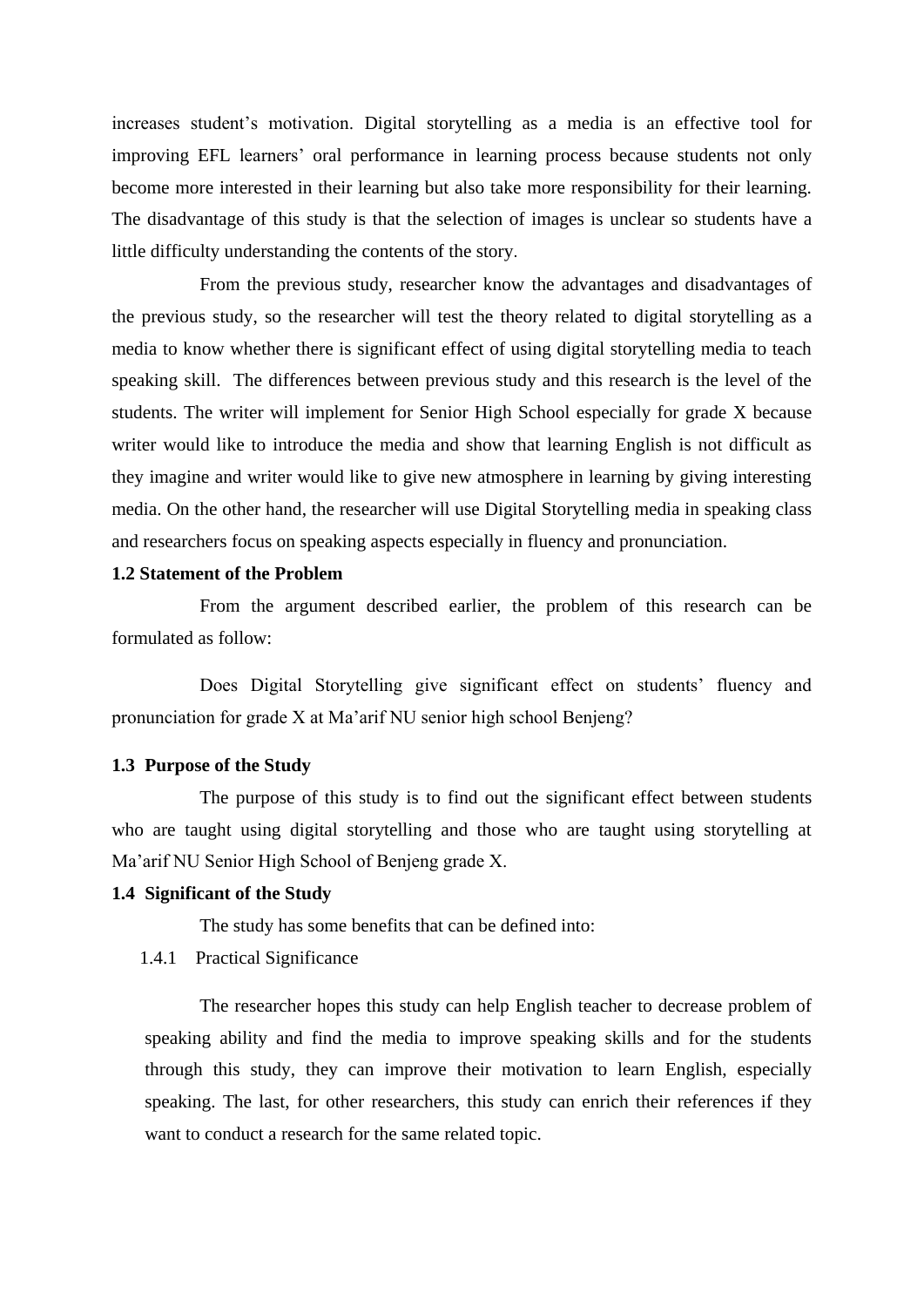# 1.4.2 Theoretical Significance

Theoretically, this study provides contribution in giving knowledge of the way to improve speaking skills and get useful experience during this study to students' grade X Ma'arif NU senior high school of Benjeng.

# **1.5 Scope and Limitation of the study**

In order to make this study more specific, the researcher determines scope and limitation which focuses on the students of Senior High School at Ma'arif NU Benjeng. The researcher focuses on identifying the effect on students speaking skill taught using digital storytelling.

This study was limited to the use of Digital Storytelling in teaching speaking; an experimental study at the X grade students of SMA Ma'arif NU Benjeng. For analyzing the result of test, the researcher used SPSS to analyze the data. From that, the researcher will take data.

# **1.6 Hypothesis of the study**

In order to answer the research question, the following hypotheses are proposed: the null hypotheses  $(H<sub>0</sub>)$  and the alternative one  $(H<sub>1</sub>)$ . If the null hypotheses is rejected so, the alternative one will be accepted.

- H<sup>O</sup> : There is no significant different score of the students before and after being taught using Digital Storytelling media at the X grade students of SMA Ma'arif NU Benjeng.
- $H_1$ : There is significant different score of the students before and after being taught using Digital Storytelling media at the X grade students of SMA Ma'arif NU Benjeng.

## **1.7 Definition of Key term**

Some operational definitions are given to avoid misunderstanding from the readers. The key terms are operationally defined as follows:

Speaking is the ability of students Senior High School to convey or provide information orally by using Creative Digital Storytelling.